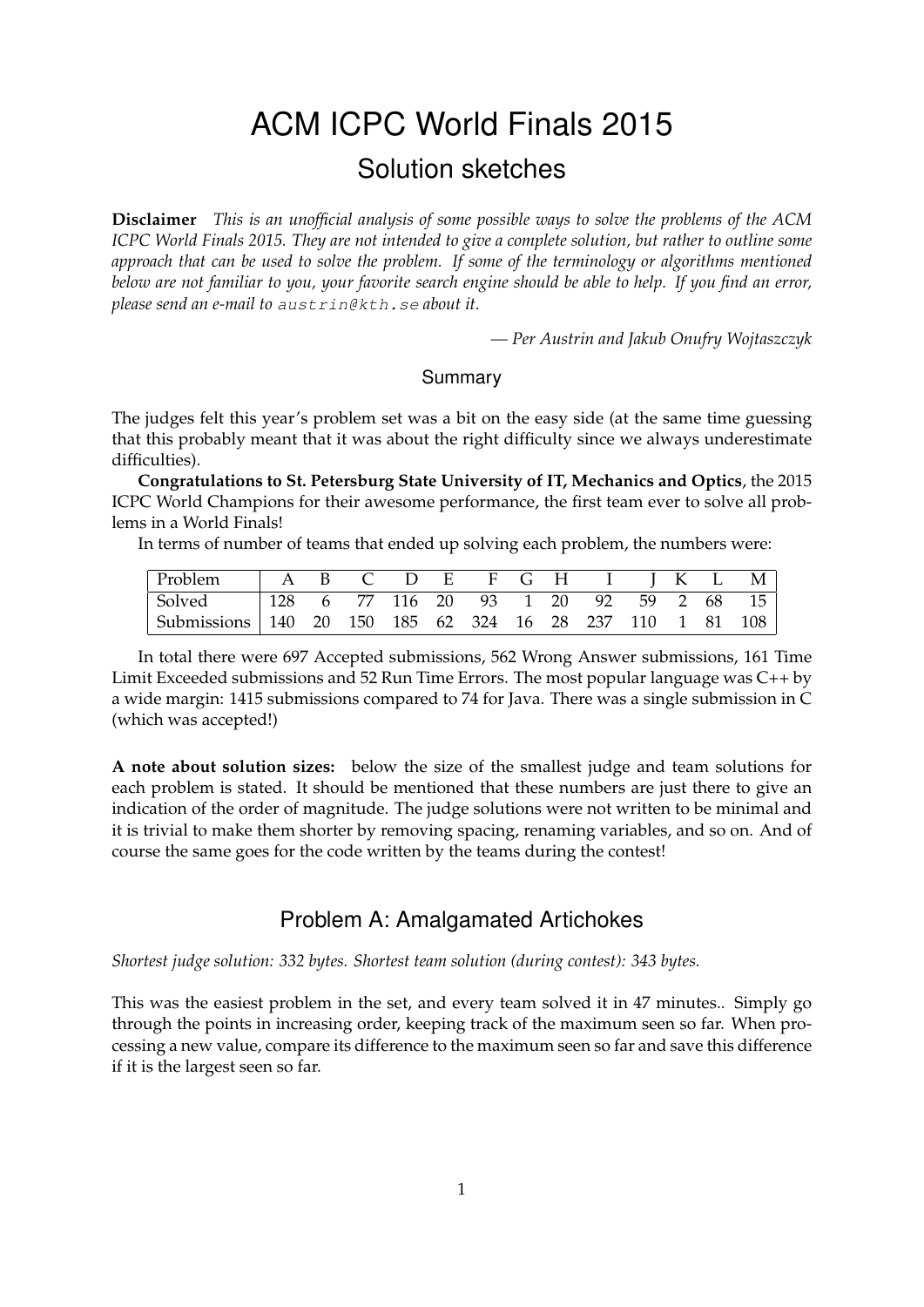## Problem B: Asteroids

*Shortest judge solution: 3480 bytes. Shortest team solution (during contest): 4026 bytes.*

This problem is conceptually simple: simply run a ternary search for the answer, but the details makes it a bit difficult to implement this correctly.

The first detail to resolve is that we want to figure out if the polygons never intersect or touch. Since it can be the case that the two asteroids just touch in a single vertex for a single time step, we need to be a but careful here, and the safest course is to use exact, integer arithmetic, when checking if the two polygons ever touch.

The second detail to resolve is: for a given time *t*, what is the overlap area at this time? This boils down to computing the intersection of two convex polygons. In general, polygon intersection is pretty messy, but for convex polygons, one can use the following approach. The vertices of the intersection are: (i) the vertices of polygon 1 that are contained in polygon 2, (ii) the vertices of polygon 2 that are contained in polygon 1, and (iii) the intersection points of the edges of the two polygons. To compute the order in which these vertices come, we can sort them by angle around the center of mass of the intersection polygon (the center of mass is simply the average of the points). Now we have the intersection polygon and can compute its area.

The last (but minor) detail to resolve is that the intersection area can be constant and maximum for a time period, and we want to find the smallest time this happens. So if in the ternary search we look at times  $t_1 < t_2$  and encounter two intersection areas that are the same (up to some small  $\epsilon$  error from floating point computations) we need to make sure to throw out the times  $> t_2$  from our search rather than the times  $< t_1$ .

#### Problem C: Advance Catering Map

*Shortest judge solution: 1142 bytes. Shortest team solution (during contest): 1431 bytes.*

This is a classic max-flow/bipartite matching application. The transport schedule is defined by deciding, for each location  $2 \le i \le n+1$ , which location  $1 \le j < i$  the catering team that serves request *i* comes from. In order for the schedule to be valid, it needs to satisfy two conditions:

- For the company location, node 1, at most *k* locations can select it as their predecessor location (reflecting that we only have *k* catering teams available).
- For each other location  $2 \le j \le n+1$ , at most one location *i* can choose *j* as their predecessor location.

In other words we have a bipartite graph with  $n$  vertices on the left side and  $n + 1$  vertices on the right side, with an edge from node  $i$  on the left side to node  $j < i$  on the right side, with cost  $c_{ij}$  (the cost of transporting a catering set from location *j* to location *i*). An optimal transportation schedule is given by a minimum cost "matching" in this graph, where node 1 on the right side is allowed to be used up to *k* times (rather than at most once as in an actual matching).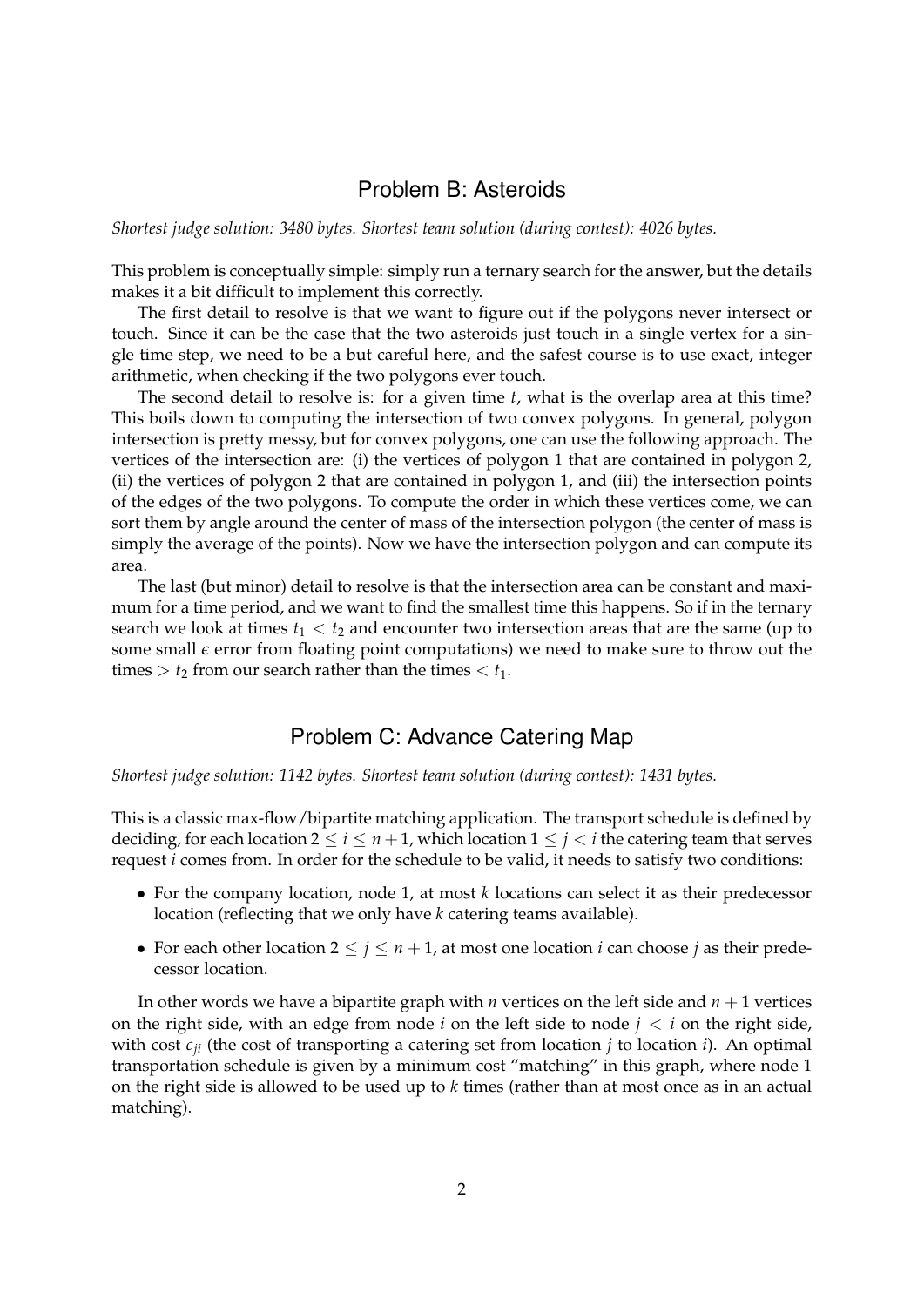## Problem D: Cutting Cheese

*Shortest judge solution: 983 bytes. Shortest team solution (during contest): 966 bytes.*

This was one of the easiest problems in the set. To compute where to make the *i*th cut, simply binary search for the *z* coordinate where the volume up to coordinate *z* is an *i*/*s* fraction of the total volume of the cheese.

To compute the volume up to a given *z* coordinate, we subtract the volume of holes below this *z* coordinate. This involves calculating volumes of spherical caps, which is a relatively straightforward calculus problem; the volume of a spherical cap of height *h* of a sphere of radius 1 is

$$
\int_{x=1-h}^{1} \pi (1-x^2) \mathrm{d}x = \pi \left( h - \frac{1}{3} + \frac{(1-h)^3}{3} \right).
$$

(And for a spherical cap of height  $h \cdot r$  of a sphere of radius  $r$ , the volume is scaled by a factor *r* 3 .)

# Problem E: Parallel Evolution

*Shortest judge solution: 1756 bytes. Shortest team solution (during contest): 1576 bytes.*

Fun fact: this problem was originally in the reverse direction, so the description of the solution below is "backwards" from the point of view of the problem, but this does not really change anything.

We have two copies of a string of characters (only three different characters appear, but we will not use this fact in our solutions). We want to subsequently remove characters from the copies, so that all of the strings given on the input appear in one of the copies during the process.

In graph-theoretic terms, we have a directed acyclic graph (the strings being the vertices, and an edge from string *A* to string *B* if *B* is a subsequence of *A*), and we would like to know if there are two paths, each starting at the base string, that together cover all vertices.<sup>1</sup>

Like most problems on DAGs, this has a relatively standard dynamic programming solution, in this case with running time  $O(N^2)$ . There is a catch however: a naive way of creating the graph takes time  $\Omega(N^2S)$  (comparing all  $\approx N^2/2$  pairs of strings to each other, each for  $\Omega(S)$  time). So we have to be a bit more clever, and in fact, once one understands the problem well enough to construct the graph more quickly, it turns out that the problem admits a simple greedy solution.

First, note that a topological sort of the graph can be obtained by sorting the strings by decreasing length (which can be done in  $O(NS + N \log N)$  time). Now we go through the strings in topological order. At each step, we consider pairs of decreasing sequences that both start with the base sequence and then use the first *k* elements of the topologically sorted sequence. We only care about the last string of each sequence (as they are the only ones we have to compare the next string to). We will show there are at most two pairs of strings we need to consider as "possible lasts". Furthermore, if there are two of them, they have a special structure: they share an element, and this shared element is smaller then the other two elements in the pairs. I.e., they are of the form  $(A, B)$  and  $(A, C)$ , where  $A \leq B$  and  $A \leq C$ .

 $1$ In combinatorial terms, we'd like to know if a given poset can be covered by two chains. By Dilworth's Theorem, this is equivalent to asking if the width of the poset is  $\leq 2$ . But while this is something everyone should know, it is irrelevant for this particular problem.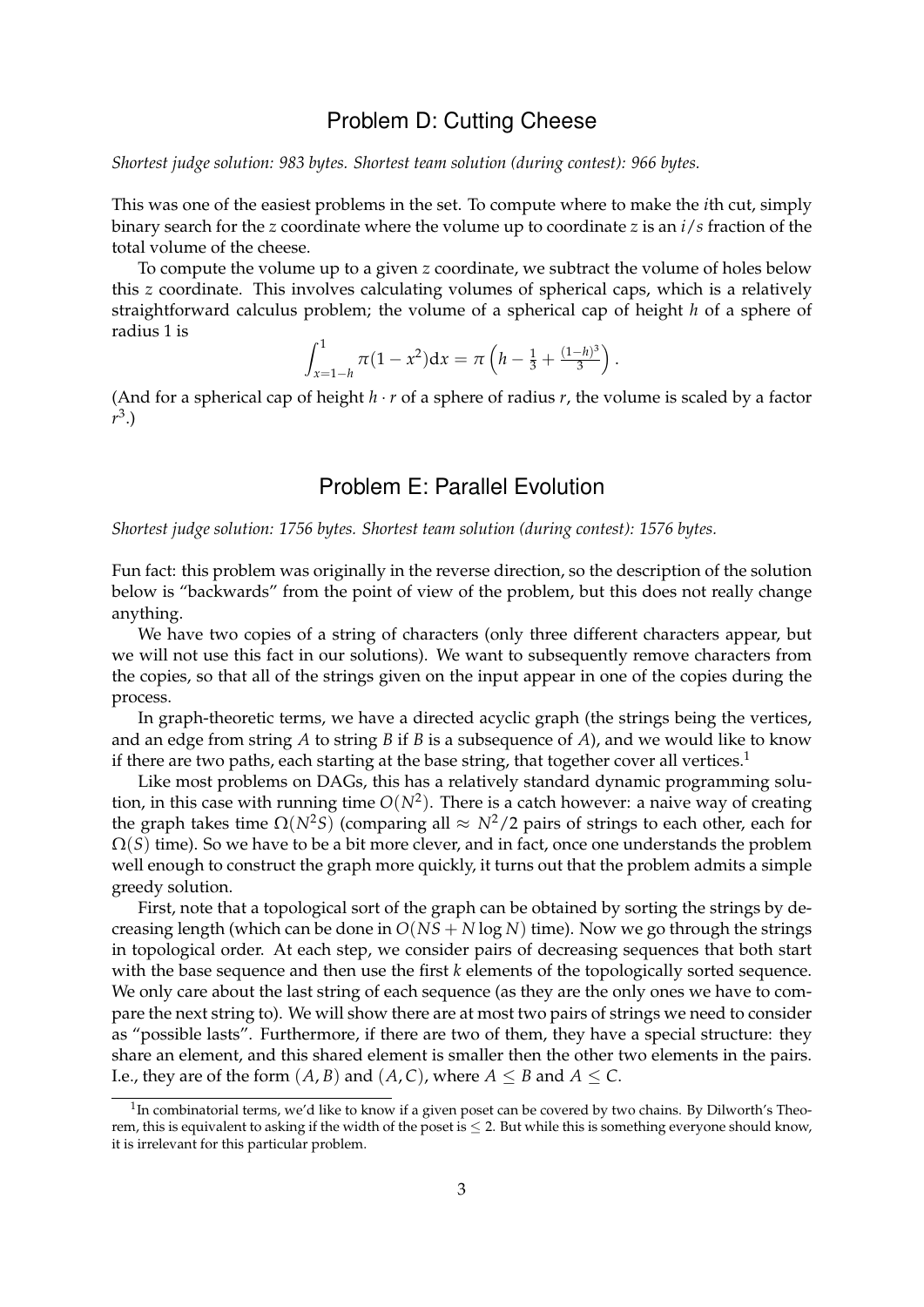Initially we have a single pair – the two base strings. In each step we add another string, and we want to append it to one of the sequences. We consider two cases.

- **Case 1: a single candidate** If we currently have a single candidate pair of sequences, we have to append our new string to one of the elements of the pair. Depending on whether this can be done in 0, 1, or 2 different ways, we get 0, 1, or 2 different new candidate pairs (in the case of 0, answer is impossible, and in the case of 2, note that the two candidate pairs have the special structure described above).
- **Case 2: two candidate pairs** We have two candidate pairs (*A*, *B*) and (*A*, *C*), and we try to add a new element *D*. If  $D \leq A$ , we can replace any string by *D*, nominally giving the three candidates  $(D, A)$ ,  $(D, B)$ , and  $(D, C)$ . However, the pair  $(D, A)$  is redundant – since  $A \leq B$ , any completion of  $(D, A)$  to a full solution is a valid completion of  $(D, B)$ as well.

If *D* cannot be appended to *A*, then we will have a sequence ending with *A* and a sequence ending with *D* — thus we have only one pair  $(D, A)$  of possible sequence ends. To check if this is indeed possible, we have to compare *D* to *B* and *C*, and if it can be appended to either of them, (*D*, *A*) becomes our candidate pair, while otherwise we return impossible.

This algorithm obviously makes a constant number of comparisons (2.5 comparisons per step, for we can make three comparisons only every second step), so it runs in a total time *O*(*NS*).

# Problem F: Keyboarding

*Shortest judge solution: 1801 bytes. Shortest team solution (during contest): 1285 bytes.*

This problem was one of the easiest (though sufficiently many of the judges goofed up in strange ways while solving this problem that we erronously thought it was harder than it was)

Consider the following directed graph  $G = (V, E)$ . The nodes *V* are all triples  $(i, j, k)$ , where  $(i, j)$  is a position on the virtual keyboard  $1 \le i \le r$ ,  $1 \le j \le c$ , and k is a position in the text  $1 \leq k \leq n+1$  (where *n* is the length of the text, in which we include the final '\*'). The edges from a node  $(i, j, k)$  are as follows:

- 1. For each of the four direction buttons, there is an edge to  $(i', j', k)$  where  $(i', j')$  is the position on the virtual keyboard reached from (*i*, *j*) by pressing that direction button.
- 2. If the character at position  $(i, j)$  on the keyboard equals the  $k$ 'th character in the text, there is an edge to  $(i, j, k + 1)$ .

The number of keys required is now the minimum distance from  $(1, 1, 1)$  to any node of the form  $(i, j, n + 1)$ . This can be computed with BFS – the number of nodes in the graph is  $|V|$  =  $r \cdot c \cdot n \leq 50 \cdot 50 \cdot 10000 = 25000000$ , and the number of edges is at most  $5|V|$ , so this is feasible.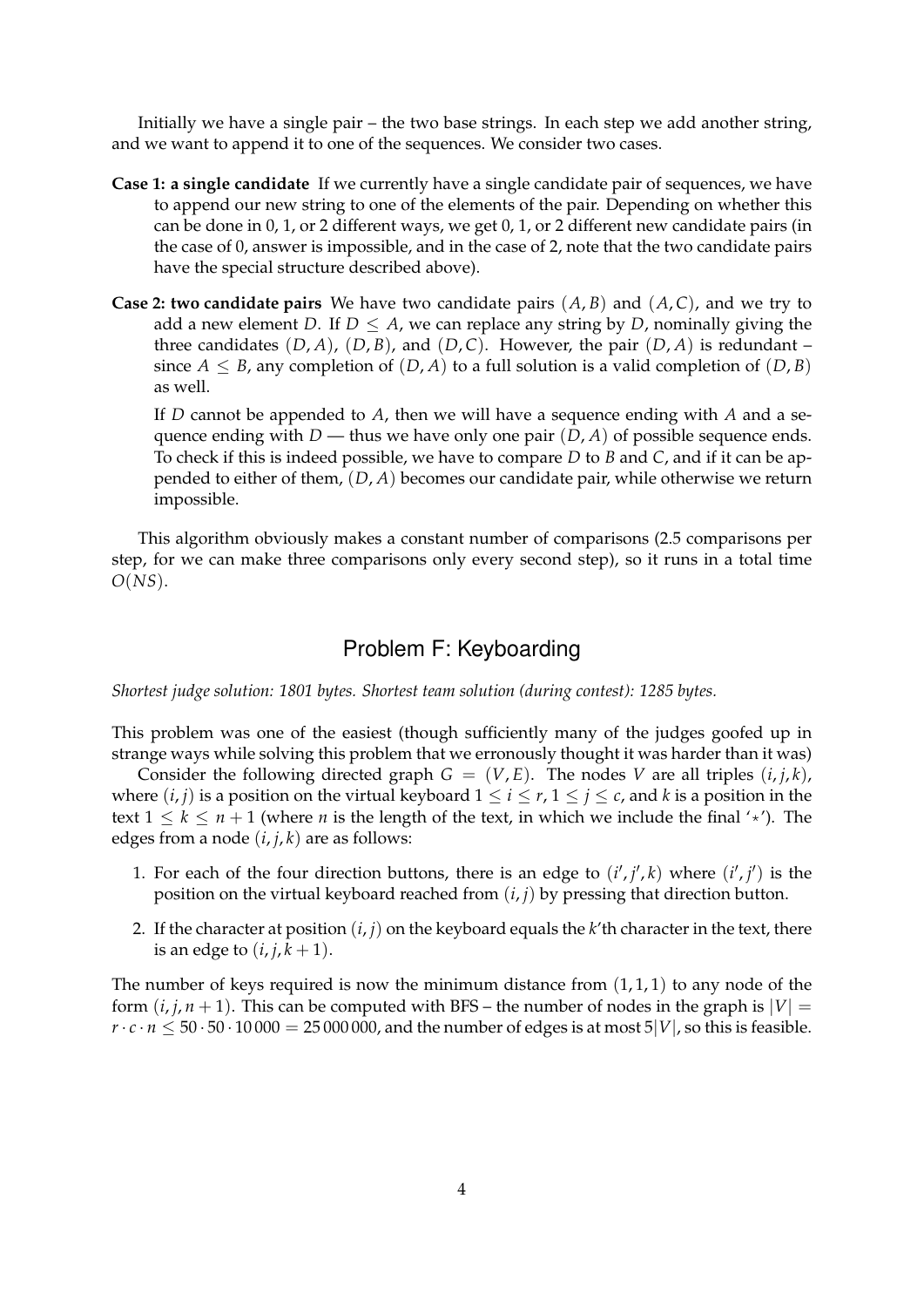# Problem G: Pipe Stream

*Shortest judge solution: 568 bytes. Shortest team solution (during contest): 1432 bytes.*

Effectively, every knock on the pipe answers the question "did the Flubber already get to this point", which tells us "is the velocity of the Flubber greater or equal to the minimum speed needed to get to this point." So, the problem would be very easy if the pipe had infinite length. For an infinitely long pipe, we would simply run a binary search on the velocity, and return the answer in  $\lceil \log_2(\frac{v_2-v_1}{t}) \rceil$  knocks. However, due to the finite length of the pipe, some velocity queries are impossible to make after some points in time. This may cause the whole binary search to be impossible to perform (as in sample input 3), or it may cause us to have to adapt the search, possibly using more queries (as in sample input 2).

Notice that the effect of the flubber moving out of the pipe is that some queries about the last parts of the velocity interval become illegal. This means that if the velocity is in some final part of the possible interval, and we have not determined what it is yet, we will not be able to determine it in the future. So, our knocking plan must be able to tell these velocities apart before the flubber flows out.

Let us describe how we will construct a good strategy of knocking at the pipe. We will always knock as soon as we can (that is, at *s*, 2*s*, 3*s*, etc. seconds) After *k* knocks, our strategy will have already adapted to determine the velocity (within a *t* error range) in some final range of the velocity interval, and we are still searching in the range  $[v_1, v(k)]$ . If not for the need to determine some answers fast, we would have, at this point, divided the range of velocities into  $2<sup>k</sup>$  intervals, and the strategy would tell us in which of these intervals the real answer is. However, some of these potential intervals might have been used up – so, the range of  $[v_1, v(k)]$ is only divided into some smaller number  $n(k) \leq 2^k$  intervals, and our strategy will tell us in which of these intervals the answer is. If  $t \cdot n(k) \ge v(k) - v_1$ , we can just let these intervals be an equidivision of the velocity range, and *k* is going to be the number of knocks our strategy uses.

The initial values are easy:  $v(0) = v_2$  and  $n(0) = 1$  – before knocking, we are searching the [*v*1, *v*2] range, and the range is "divided" into a single interval. Let's see what happens when we add another knock. Before we do this, we need to determine what range of velocities becomes impossible to query (if any) — the higest velocity that's possible to query at time *k* is simply  $v_f(k) = \frac{l}{s(k+1)}$ . We need to determine the velocity of the Flubber for velicities above  $v_f(k) + t$  in the first *k* steps. In other words, if  $v(k) > v_f(k) + t$ , then we need to "use  $\sup$ " *n*<sub>*f*</sub>(*k*) =  $\int \frac{v(k)-v_f(k)-t}{t}$  $\frac{df(x)-f(x)-f(x)}{f}$  intervals out of our  $n(k)$  intervals to make sure we cover the high velocities with sufficient accuracy before it is too late. For the remaining  $n(k) - n_f(k)$  intervals, we do not decide yet what are they going to be, but whatever they are, we ask a new query to split them in two. Thus,  $n(k + 1) = 2(n(k) - n_f(k))$ , and  $v(k + 1) = v(k) - n_f(k) \cdot t$ .

This analysis allows us to solve the problem. We will iterate over  $k$ , keeping track of  $v(k)$ and  $n(k)$ . Once  $t \cdot n(k) \ge v(k) - v_1$ , we can answer k. If  $n(k)$  drops to zero or below at any point, we answer "impossible". becomes how big *k* can become? It's pretty difficult to get an accurate estimate, but after getting some intuition for the problem, it is relatively easy to believe that it's not going to be very high. The worst test case we found (subject to the input bounds in the problem) had an answer of 74. If you can beat this, please let us know!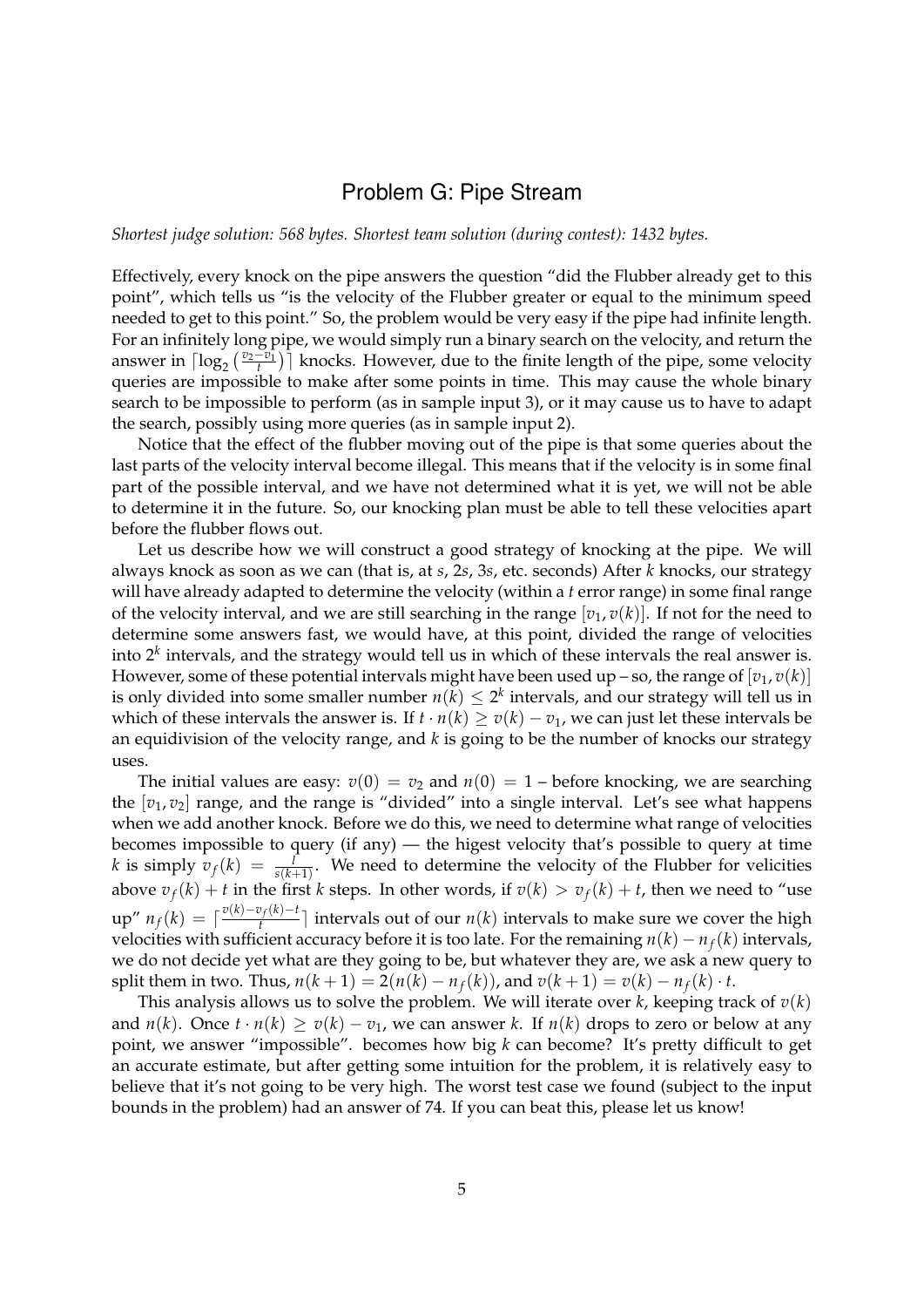# Problem H: Qanat

*Shortest judge solution: 650 bytes. Shortest team solution (during contest): 668 bytes.*

The first thing to note is that the problem is scale-invariant: if we multiply the dimensions *w* and *h* by a factor *f* , the optimal positions to place the shafts will be scaled by a factor *f* and the total excavation cost will be scaled by a factor  $f^2$ . Thus let us normalize the size to  $w=1$  and  $h < 1$ .

Now suppose we have fixed the placement  $0 < x < 1$  of the right-most vertical shaft. An optimal solution subject to this restriction looks as follows:

- The dirt in the mother well is transported directly upwards for a cost of *h* <sup>2</sup>/2
- The dirt in the horizontal channel between points *x* and 1 is split up, some of it being taken right and then up the mother well, and some of it being take left and then up the shaft at position *x*. Given the position  $x \leq x' \leq 1$  of the breakpoint – how much dirt to move to the left and how much to move to the right – the cost of this part is a quadratic function in x', so with a little pen and paper work one can figure out the best choice of x' and therefore the cost of this part.
- The remaining dirt is excavated according to an optimal solution with *n* − 1 shafts in a qanat of width *x* and height  $h \cdot x$ . By scale invariance this can easily be computed from an optimal solution with *n* − 1 shafts in a qanat of width 1 and height *h*, so by iteratively computing the solution for  $1, 2, \ldots$  shafts, we can assume we know the cost of this part as well.

When one works out the details (with some more pen and paper work), one sees that the resulting cost is a quadratic function in *x*, so the choice of *x* that minimizes the overall cost can again be figured out.

# Problem I: Ship Traffic

*Shortest judge solution: 765 bytes. Shortest team solution (during contest): 815 bytes.*

This problem is somewhat intimidating due to the long problem statement. However, once you get through the problem statement, it is actually pretty easy. Each ship determines an interval of time when the ferry cannot enter the lane, which translates to a time interval where the ship cannot start the crossing. You do have to take care to calculate everything correctly. Fortunately, the answer is continuous, so we don't have to worry about precision that much, and just use doubles.

Once we know all the forbidden intervals, the easiest way to determine the longest allowed interval is to sort all the forbidden interval beginnings and endings, going through them one by one, and keeping track of how many forbidden intervals are now open.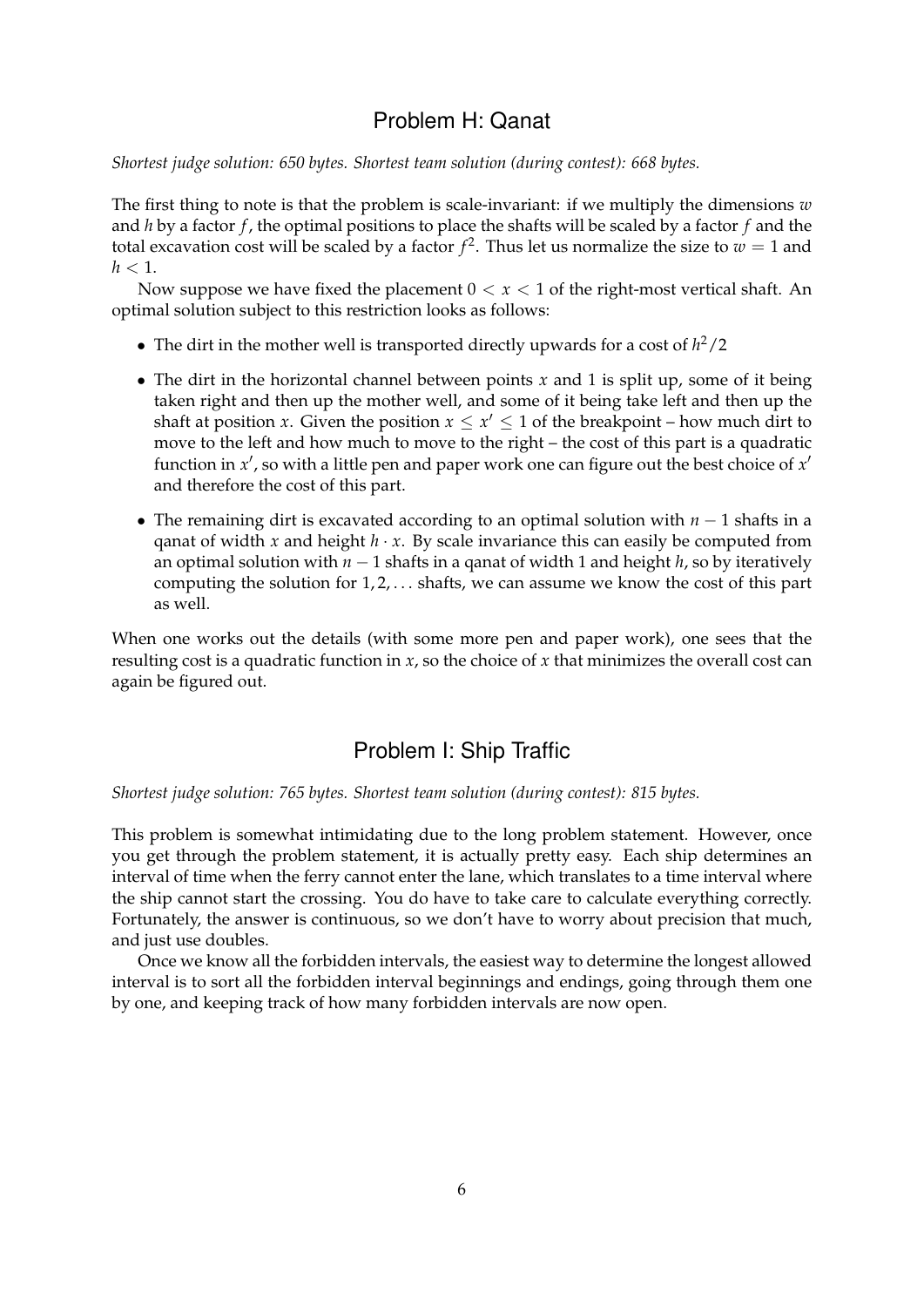## Problem J: Tile Cutting

*Shortest judge solution: 1201 bytes. Shortest team solution (during contest): 1478 bytes.*

This problem, despite the pictures, is not about geometry, but rather about number theory. Consider a particular way to get a tile according to the rules. We have a rectangular tile of size  $x \times y$ . Let the cut on the lower edge be *a* from the left and *b* from the right (so that  $a + b = x$ ). To make a parallelogram, the cut on the upper edge has to be *b* away from the left edge. Similarly, if the cut on the left edge is *c* away from the bottom, and *d* away from the top (with  $c + d = y$ ), then the cut on the right edge has to be *d* away from the bottom and *c* away from the top.

The area of the whole rectangle is  $(a + b)(c + d)$ , while the area of the triangles we cut away is  $ac/2$ ,  $bd/2$ ,  $ac/2$  and  $bd/2$ , and the area of the tile is  $ac + bd$ . A set of  $a, b, c, d$  uniquely determines a way of cutting a tile. So, to get a way to cut a tile of area *A*, we need to represent *A* as the sum of two numbers, and then represent each of those two as a product of two numbers.

The number of ways to represent a number as a product of two numbers is simply the number of divisors of the number, which we'll denote  $d(n)$ . Calculating  $d(n)$  for all *n* up to 500 000 is easy. So the number of ways to get a tile of size *A* is  $N(A) := \sum_{x=1}^{A-1} d(x) d(A-x)$ , and we need to calculate the maximum of this function over the input range.

There are two approaches that you can take here. The standard one, that most (all but one?) teams used, is to use the Fast Fourier Transform. This allows you to compute the convolution (a function like the one above) in *O*(*B* log *B*) time for all *A* up to *B*.

However, there is also another approach that you can take if you don't know the FFT algorithm (although you really should learn it, if you don't know it!). You can obviously calculate all the  $N(A)$  values in quadratic time by just applying the formula directly. This is too slow to pass within the two-second time limit, but it's enough to do it locally on the contestants computer. This allows for a precomputation-based solution.

The limit for the source code size is 128 KB. The *N*(*A*) values go up to some 170 million in the range we care about, so even storing them as decimal representations we can fit one value in 9 bytes. So you can easily fit 12 500 numbers into your source code. So, divide the whole range [1, 500 000] into intervals of size 40 each. Precompute and store in your code the maximum value in each of these intervals. Using these values, you can easily answer queries quickly, and the precomputation should easily run within a few minutes.

# Problem K: Tours

*Shortest judge solution: 1224 bytes. Shortest team solution (during contest): 1955 bytes.*

Let us translate the problem into graph theoretic language. We have a simple graph *G* which contains at least one cycle. We want to find all numbers *k*, such that the edges of *G* can be colored with *k* colors, so that each simple cycle contains the same number of edges of every color. Obviously *k* will have to divide the length of every simple cycle in *G*. The author expected some of the contestants to believe this was a sufficient condition without sufficient analysis, and fail.

First consider any edge *e* in *G* which is a *bridge* (that is no simple cycle passes through *e*). Then the answer to the problem in *G* is the same as in *G* with *e* removed — we may give *e*